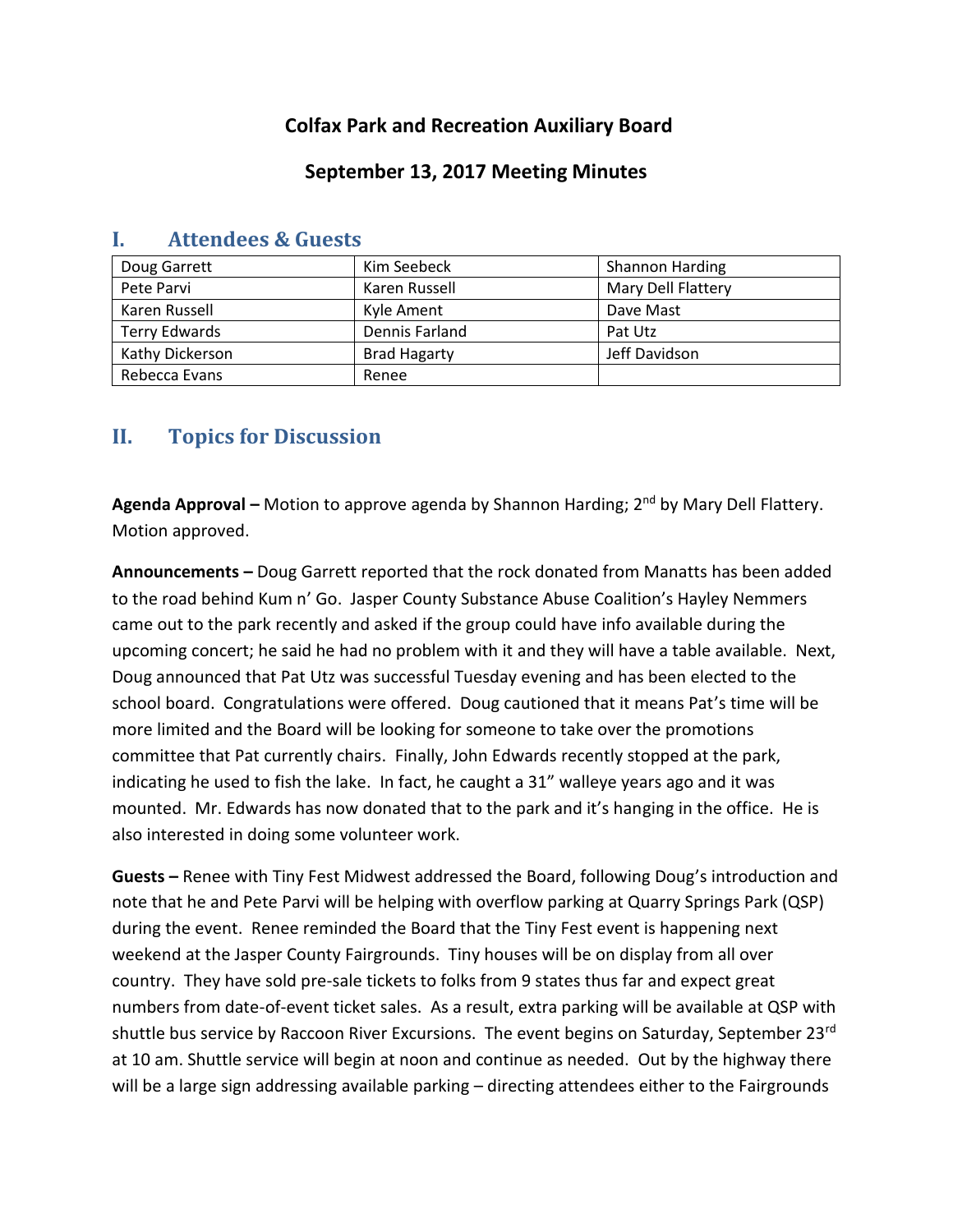or to QSP when that lot is full. The average shuttle wait time shouldn't be more than 15 minutes or so. The main event will end at 7 pm, but there is a concert that follows from 7 to 10 pm. On Sunday, Tiny Fest will open at 12 pm.

**Financials –** Treasurer Kathy Dickerson provided reports for July and August.

# **7/13-8/9:**

- Savings:
	- o Interest: \$23.16
	- o Balance: \$88,684.32
- Checking:
	- o Incomes:
		- Donations: \$526.45
		- Camping Fees: \$105.00
		- $\blacksquare$  Interest: \$1.01
	- o Expenses:
		- Park Improvements: \$7,413.39
		- Confluence: \$861.95
		- Sanitation: \$120.00
		- Utilities: \$139.35
		- **Fuel: \$110.59**
	- o Balance: \$4,279.20
- Cash Accounts:

Petty Cash - Archery: \$150.00

## **8/10-9/13**

- Savings:
	- o Interest: \$22.80
	- o Transfer to Checking: \$10,000.00
	- o Balance: \$80,970.22
- Checking:
	- o Incomes:
		- Transfer from Savings: \$10,000.00
		- Donations: \$50.00
		- **Archery Sales: \$30.00**
		- Camping Fees: \$300.00
		- Paint Iowa Beautiful Grant: \$268.81
		- Refunded Overpayment: \$1.33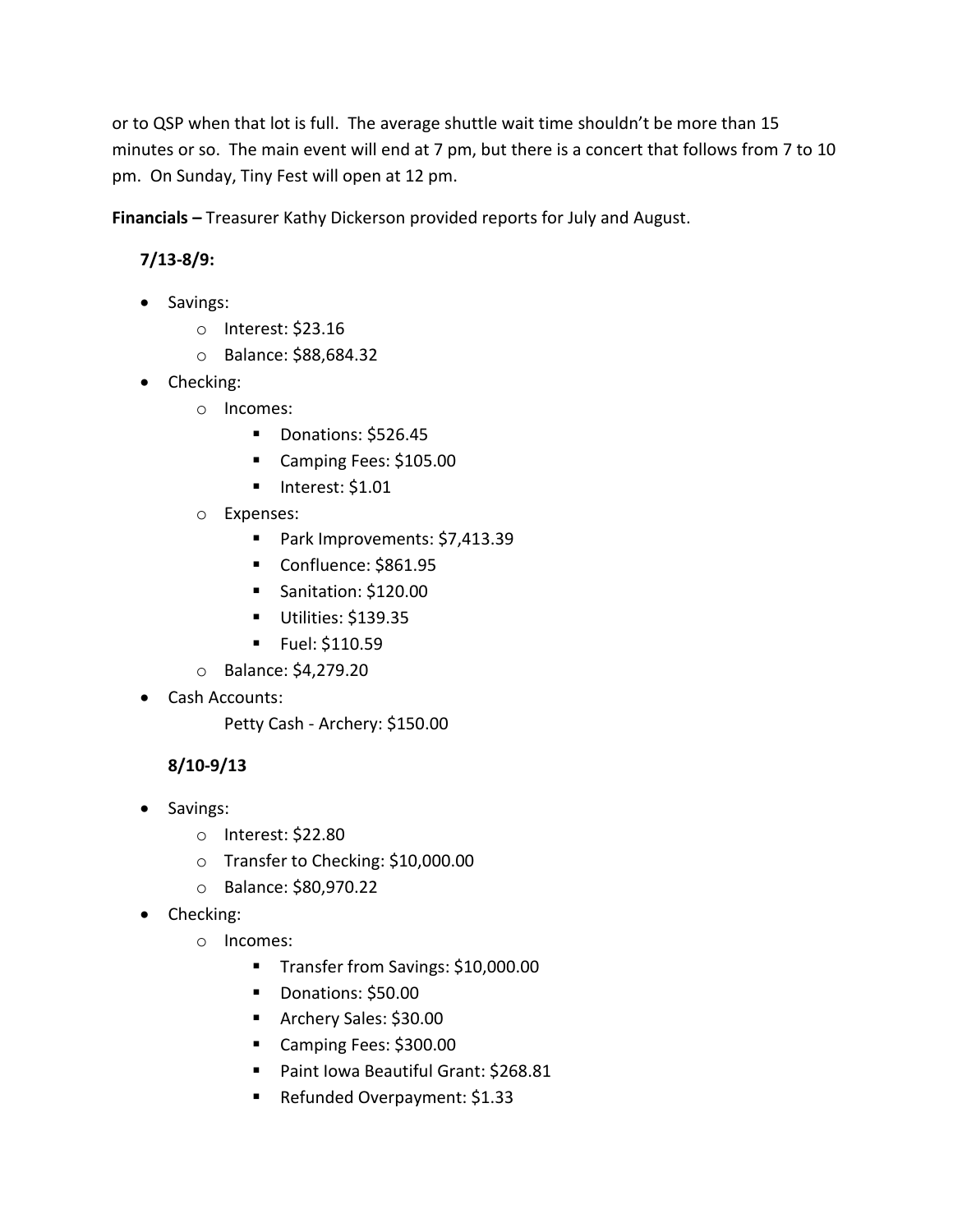- Interest: \$0.22
- o Expenses:
	- Event Expenses: \$32.49
	- **Transportation Costs: \$20.00**
	- Park Improvements: \$444.39
	- Sanitation: \$120.00
	- Utilities: \$103.23
	- Fuel/Office Supplies: \$152.45
	- Insurance Premiums: \$997.88
- o Balance: \$10,747.57
- Cash Accounts: Petty Cash - Archery: \$150.00

**Approval of Minutes from Prior Meeting –** Karen Russell moved for a correction to the July 12th minutes, to wit: "200 tons" to "300 tons" (on page 3) and approval with said correction; 2<sup>nd</sup> by Pete. Additionally, Karen moved for approval of the August  $9<sup>th</sup>$  minutes;  $2<sup>nd</sup>$  by Pete.

#### **Committee Reports**

● **Promotions Committee/Concert Update –** Pat reported that the last committee meeting focused on the concert. Mid-American Energy provided free banners, and Don Mills assisted with the sandwich boards and in-park signage. The sponsor signs will be ready soon. The committee has been promoting the concert on the website and Facebook. Dave Mast indicated the City's electronic sign is now working again and the concert is promoted there as well. Pat reported that the recent run arranged by Dave Hostetter was a success. Next, the contract with Wix.com, our website hosting provider, is up for annual renewal. Dennis Farland moved to approve payment of the annual renewal fee of approximately \$120; 2nd by Doug. Motion approved. Lastly, Pat advised there is a committee meeting next Wednesday.

**● Operations/Planning Committee –** Neither Don Edwards nor Greg Rhames were in attendance this evening; thus, no report was provided.

● **Finance Committee/Set Amount in Reserve in Bank Account –** As discussed at the last Board meeting, matching fund grant requirements will lessen QSP's financial reserves. Consideration should be given to determining whether the Board wishes to identify a deposit minimum to be maintained in the savings and checking accounts. The treasurer has recommended an on-deposit minimum of \$50,000. Doug believes \$40,000 is reasonable. At present, the potential grant-matching requirements faced by the Board total \$43,000. Discussion ensued. Shannon moved for a reserve cap or on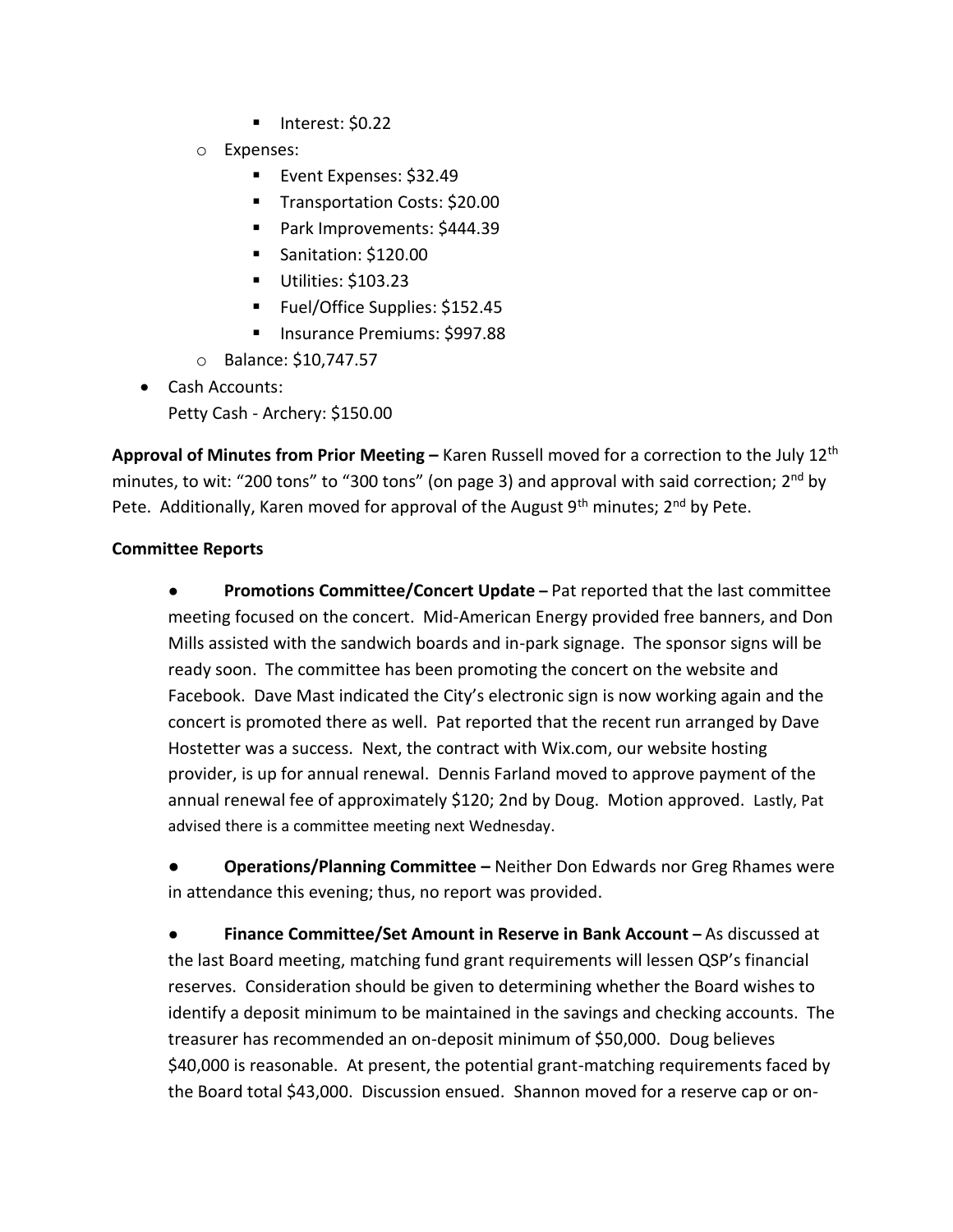deposit minimum of \$45,000; 2<sup>nd</sup> by Dennis. Motion approved. Further, Shannon moved to approve the Board's application for a water access grant requiring matching funds; 2<sup>nd</sup> by Mary Dell Flattery. Motion approved.

● **Nominations Committee –** No nominations were offered. However, Doug indicated the need for additional members, and specifically younger members, particularly in light of Pat's recent school board election victory. The Board needs individuals who want to get involved and chair committees.

#### **Old Business - Grant Updates**

*Paint Iowa Beautiful* – This grant has been completed.

*Iowa Trails Grant/Application Pending* – Although Kent Deal was unable to attend tonight's meeting, Doug reported that Kent has not yet received word regarding the status of the grant or any award thereof.

*DNR Water Access Grant* – As noted above, the Board will be applying for this state funded grant. Kyle Ament generally described the grant; any funds awarded would be used to establish a concrete boat ramp on the west or public lake and a dock. Kyle learned that a grant is not likely were our application to seek funds for two boat ramps. Therefore, the plan is to focus on the most used ramp this year, and then seek additional funds the next time around to build a concrete ramp on the north lake. Funds from any award this year would also address redirecting washout at the main boat ramp to avoid sediment build up. There was also previous discussion about dredging out part of "the narrows" but that will be addressed in a subsequent grant application as well.

*Prairie Meadows Grant/Banner Design* – Doug provided an update on this grant, applied for by the Visioning Committee and sponsored by this Board. Regarding a catch phrase to be displayed on the banners, the phrase "Relax in Colfax" will play on the City's slower pace, which folks living in Colfax enjoy, and its great parks. Jeff Davidson indicated the 2018 grant cycle will open in November or December. The types of grants offered by Prairie Meadows were discussed. Jeff reported that Prairie Meadows receives about 500 applications on average and about 200 are typically funded.

*Iowa Tourism Grant* – Originally, the idea in applying for this grant was to use any awarded funds for printed materials related to the park. However, because the City Council has agreed to match the funds potentially awarded, Doug is exploring the possibility of using any awarded funds to obtain a second set of banners with a different